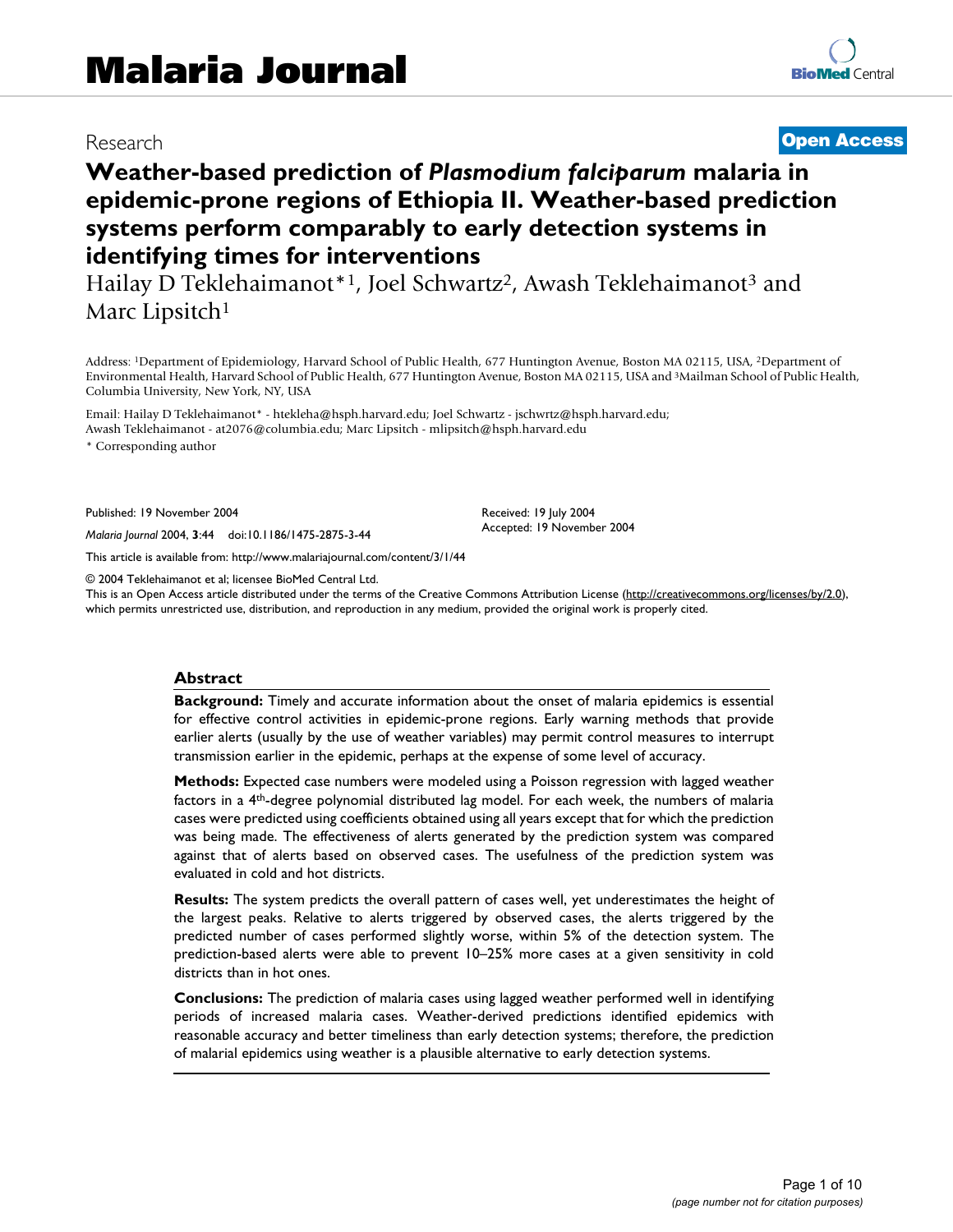# **Background**

Malaria epidemics are reported frequently and have caused high morbidity and mortality among all age groups in the African highlands [1-4]. Early detection and accurate forecasting of the time, place and intensity of these epidemics is important for emergency preparedness, planning and response [5,6]. Considerable efforts are being made to promote, develop and implement early warning systems for malaria epidemics in Africa [5,7]. Ideally, public health and vector control workers would have access to a system that alerts them when substantial numbers of excess cases are expected, and such alerts should be sensitive (so that alerts are reliably generated when excess cases are imminent), specific (so that there are few "false alarms") and timely (so that there is adequate lead time to act). Generally, each of these performance characteristics is enhanced at the expense of another. The value of interventions – such as larviciding, residual house spraying and mass drug administration – to control malaria epidemics has been documented [8]. However, due to the explosive nature of malaria epidemics, the usefulness of such interventions in epidemic settings depends on timely information about the onset of a severe epidemic.

Early detection systems, which are used to detect epidemics once they have begun, can correctly identify periods that are defined by expert observers as "epidemic," albeit with varying specificity. A number of such systems have been proposed or implemented. For example, WHO has advocated the use of alerts when weekly cases exceed the 75th percentile of cases from the same week in previous years [9] and other methods, based on smoothing or parametric assumptions, have also been considered [10-12]. However, an early detection system, which generates alerts once unusually high case numbers are already observable, will be useful for targeting interventions only if it identifies epidemics at an early phase, when there is still time to take effective action [13] and if the epidemics persist (and indeed grow) over time so that action taken after the warning can still have an effect. It was previously shown, using weekly case numbers from 10 districts in the Ethiopian highlands over approximately 10 years, that simple weekly percentile cutoffs used for early detection are capable of identifying periods with unusually high malaria incidence, and that interventions that take effect within two weeks of such alerts could have a substantial impact in reducing excess cases [14].

While early detection systems appear to provide timely information about the onset of severe epidemics, they intrinsically trigger alerts only when unusual transmission is already underway. Another approach, known as "early warning," attempts to predict epidemics before unusual transmission activity begins, usually by using weather variables that predict vector abundance and efficiency, and therefore, transmission potential [6,15-18]. The advance notice provided by an early warning system could allow action to be taken earlier in the course of the epidemic, or could increase the span of time available to undertake control measures before the predicted excess cases occur. A number of authors have used weather factors to attempt to predict malaria epidemics [19-24], and Teklehaimanot et al. [25] showed that polynomial distributed lag (PDL) models incorporating lagged effects of minimum temperature, maximum temperature and rainfall could mimic seasonal patterns of malaria incidence in the same ten sites for which early detection algorithms were evaluated. Because the significant weather predictors of malaria cases are lagged by four or more weeks, such prediction systems may, in principle, provide a means of anticipating unusual malaria incidence with more lead time than early detection methods.

Here, an attempt to combine these avenues of previous work is described, using modified versions of previously described models based on weather factors to provide predictions of Plasmodium falciparum cases in these 10 districts of Ethiopia, and evaluating thresholds that trigger warnings. The hypothesis tested here is that the use of predicted cases (rather than actual cases, as in our previous work on early detection) would reduce the precision of the alert thresholds (resulting in alerts whose timing was less well matched to periods of excess cases than those generated by early detection), as the price of obtaining the alerts with greater advance notice. In fact, the early warning system based on predicted cases performed slightly worse in most cases than the early detection system, but the performance was rarely much worse and occasionally slightly better. These comparisons are described and their implications for the choice of malaria prediction/detection systems in epidemic-prone areas of Africa are discussed.

# **Methods**

### *Study area and data*

Microscopically confirmed malaria cases were collected from a health facility in each of ten districts of Ethiopia over an average of 10 years; this data set has been previously described [14]. Each of these health facilities serves people living in the surrounding localities with few exceptions coming from other places. The data were extracted (by species) from records of outpatient consultations for the years 1990 through 2000. The analysis was restricted to *P. falciparum*. The original data collected on the basis of Ethiopian weeks (where the number of days in each week varies between 5 and 9) were normalized to obtain mean daily cases for each Ethiopian week [14].

Daily meteorological data (minimum and maximum temperatures and rainfall) recorded at the local weather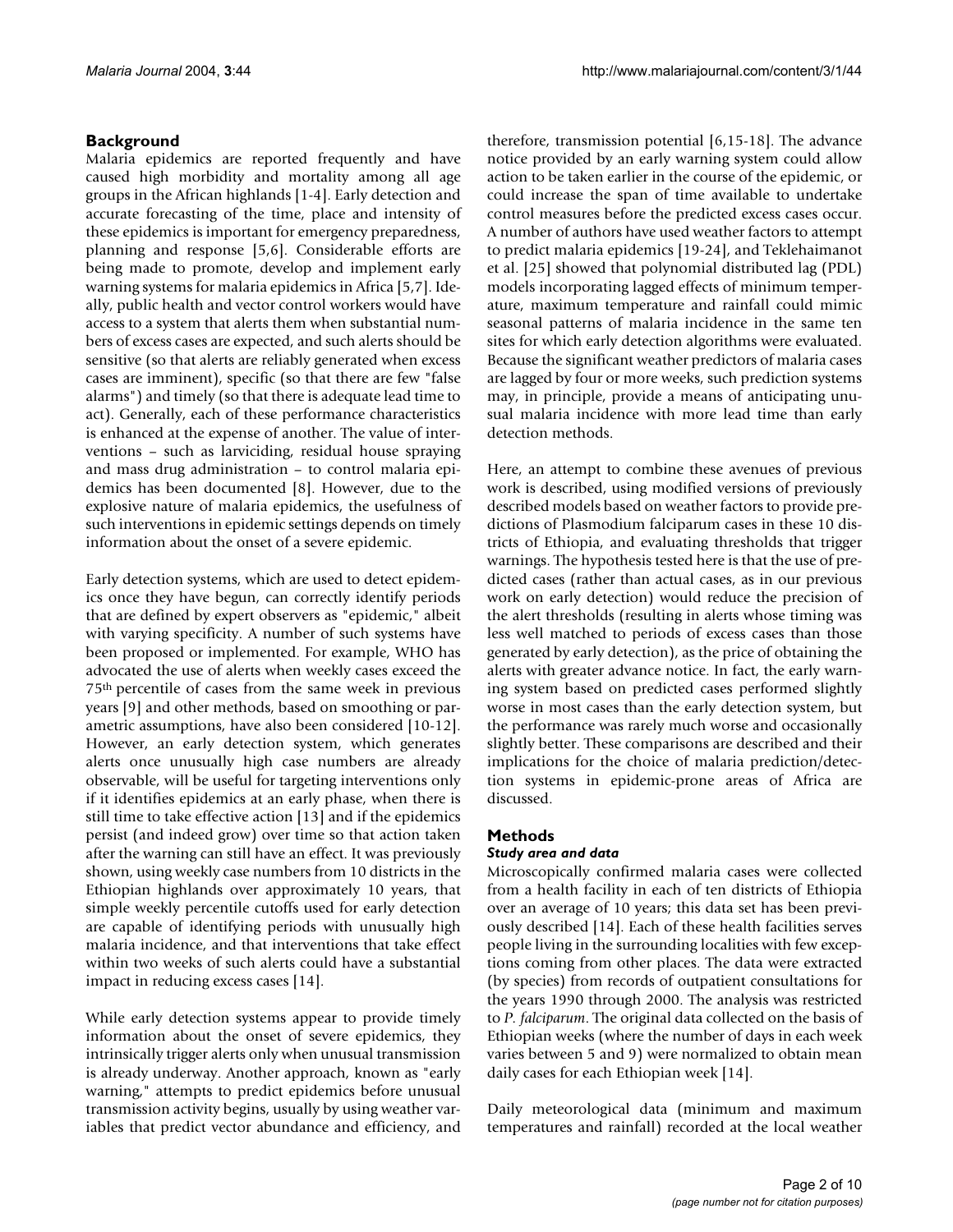stations nearest to the health facility were obtained from the National Meteorological Services Agency (NMSA) for the same period. These daily data were collapsed into weekly data to correspond with the weekly malaria cases. The weekly mean for minimum and maximum temperatures and the total weekly rainfall were calculated from the daily records.

*1) Modeling the relationship between predictors and malaria cases* The expected case numbers for a given week were modeled using a Poisson regression with lagged weather factors, an autoregressive term, a time trend and indicator variables for week of the year. Biological considerations about the interrelationship between weather, mosquito and malaria parasite suggest that malaria cases should follow periods of increased temperature and increased rainfall, at defined intervals [26-28]. Thus, lags of 4 – 12 weeks for rainfall, and 4 – 10 weeks for minimum and maximum temperatures were considered [25]. In addition week and time trend, as well as an autoregressive term (based on a moving average of the number of cases four, five and six weeks before) were included, which is intended to improve the prediction. Because of the Poisson regression context the autoregressive term enters logarithmically. A 4th-degree polynomial distributed lag (PDL) model [29] was fitted to the data. This reduces the number of degrees of freedom for each weather factor from the number of lags considered and circumvents some of the difficulties associated with estimation of coefficients for multiple lags, including instability of estimates due to collinearity of the different lags of the same variable. The generalized form of the model is thus expressed as:

$$
Log(E(Y_{st})) = \alpha_s + \sum_{i=4}^{10} (\sum_{k=0}^{4} \phi_{k} i^{k}) T_{t-i}^{(\min)} + \sum_{i=4}^{10} (\sum_{k=0}^{4} \chi_{k} i^{k}) T_{t-i}^{(\max)} + \sum_{i=4}^{12} (\sum_{k=0}^{4} \psi_{k} i^{k}) R_{t-i} + \beta_s t_s + \gamma_s W_s + \theta_s \ln(\frac{1}{3} \sum_{i=4}^{6} Y_{st-i})
$$
\n
$$
(1)
$$

where  $E(Y_{st})$  denotes expected value for the daily average

number of malaria cases at site *s* on week *t*;  $T_{t-i}^{\min}$  ,  $T_{t-i}^{\max}$  ,  $R_{t-i}$ , and  $Y_{st-i}$  are the weekly minimum and maximum temperatures, rainfall and autoregressive term *i* weeks previously; *t*<sub>s</sub> and *W*<sub>s</sub> designate time trend and week in a year at site  $s$ ;  $\alpha$  represent the intercept, at site s.

#### *2) Epidemic Prediction Strategies*

For each week at each location in the data set, the number of cases was predicted using equation (1) and data available four weeks prior to the week for which the prediction is made. Coefficients of equation (1) were obtained using all years except that for which the prediction was being made, to avoid circularity. The prediction for week t was then made using this all-but-current-year model with weather and case data for the weeks up to week t-4. The

predicted number of cases is thus estimated using the following model:

$$
\hat{Y}_{sij} = \exp[\alpha_s^{j' \neq j} + \sum_{i=4}^{10} \left( \sum_{k=0}^{4} \phi_{sk}^{j' \neq j} i^k \right) T_{t-i}^{(\min),j} + \sum_{i=4}^{10} \left( \sum_{k=0}^{4} \chi_{sk}^{j' \neq j} i^k \right) T_{t-i}^{(\max),j} + \sum_{i=4}^{12} \left( \sum_{k=0}^{4} \psi_{sk}^{j' \neq j} i^k \right) R_{t-i}^{j} + \beta_s^{j' \neq j} i^k t^j + \gamma_s^{j' \neq j} W_s^j + \theta_s^{j' \neq j} \ln\left(\frac{1}{3} \sum_{i=4}^{6} Y_{st-1}^j\right) ]
$$
\n(2)

where  $\hat{Y}_{stj}$  represent the predicted cases for year j;  $\alpha_s^{j' \neq j}$ ,  $\varphi_{sk}^{j' \neq j}$ ,  $\chi_{sk}^{j' \neq j}$ ,  $\psi_{sk}^{j' \neq j}$ ,  $\varphi_{s}^{j' \neq j}$ ,  $\gamma_{s}^{j' \neq j}$  and  $\theta_{s}^{j' \neq j}$  are parameter estimates (for intercept, minimum and maximum temperature, rainfall, time, week and autoregressive term respectively) from all years except j;  $T_{t-i}^{(\min),j}$ ,  $T_{t-i}^{(\max),j}$ ,  $T_{t-i}^{(\min),j}$ ,  $T_{t-i}^{(\max),j}$ − (max),

 $R_{t-i}^j$ , *t*,  $W_s^j$  and  $Y_{st-1}^j$  are minimum and maximum temperatures, rainfall, time, week and autoregressive term respectively from year *j*.

#### *3) Evaluation of the prediction system*

#### *Expected number of cases to be used as threshold levels*

In early detection algorithms, actual cases in a given time period are typically compared against some threshold level of cases to determine whether excess cases have been observed. Often, the threshold level represents an upper bound on "normal" case numbers from previous years. If this threshold level is crossed (perhaps, depending on the system, for several consecutive weeks), an alert is generated [14]. Such systems for early detection have been evaluated previously [14].

In this study of the usefulness of prediction systems for generating alerts, historically based thresholds were similarly used – weekly percentile (defined as a given percentile of the case numbers obtained in the same week) or weekly mean with standard deviation (defined as the weekly mean plus a defined number of standard deviations) algorithms as threshold levels [14] – but generated alerts when predicted cases for a week exceeded the threshold. The thresholds for each year were calculated on the basis of all other years in the data set for a given health facility, excluding the year under consideration. In each case, an alert was triggered if the defined threshold was exceeded by the predicted number of cases for two consecutive weeks (this choice is intended to improve the specificity of the alert system for any given threshold). If another alert was triggered within six months, it was ignored, on the assumption that intervention following the first alert would prevent another epidemic within the next six months. Algebraic descriptions of the thresholds are given below:

#### 1. Weekly percentile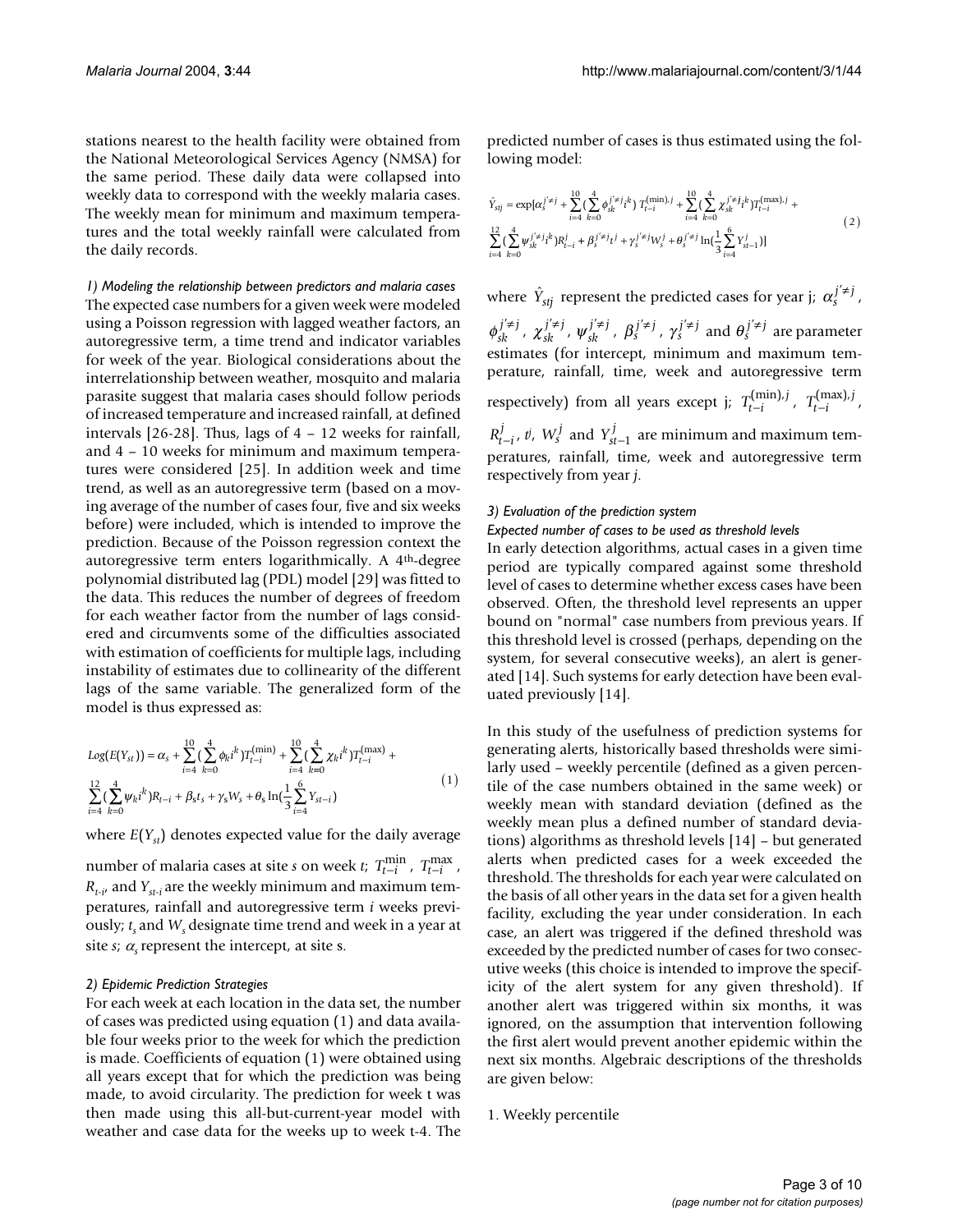Threshold is exceeded when  $\hat{Y}_{sij} > T_{sij}$ , where  $T_{sij} = Q_{psij'}$ where *Qpsij* represents the *p*th (*p* = 70, 75, 80, 85, 90, or 95) percentile of observations from week *i* at facility *s* in years other than *j*.

2. Weekly mean with standard deviation.

Threshold is exceeded when  $\hat{Y}_{sij} > T_{sij}$ , where  $T_{sij} = \mu_{sij}$  +  $\beta \sigma_{Ysii'}$ , where  $\beta$  = 0.5, 1.0, 1.5, 2.0, 2.5 or 3.

### *Measure of performance of each alert*

The effectiveness of alerts generated by our four-weekahead prediction system was compared against that of alerts based on a detection system using actual cases. Since the prediction system generates predicted numbers of cases four weeks ahead of time, this permits implementation of control measures four weeks earlier than under a detection system. On the other hand, one would expect that the accuracy of prediction might be less than that of detection. The comparisons were designed to assess this trade-off between the ability to act earlier in possible epidemics and the possible loss of accuracy.

A method previously described [14] was used to compare different alert-generating procedures on a scale that reflects their operational uses. Briefly, this method quantifies the usefulness of a particular alert-generating system set to a given sensitivity by estimating how many malaria cases might be prevented by measures taken after each alert generated by the system, with defined assumptions about the lead time from alert to the effectiveness of such measures, and about the duration of effectiveness of these measures. Potentially prevented cases (PPC) for each alert are defined as a function of the number of cases in a window following the alert. To obtain the PPC, the following three assumptions were made. (a) It was assumed that four weeks elapse from the decision to make an intervention based on an alert until the interventions take effect. (b) From that time, the window of effectiveness is assumed to last either eight or 24 weeks (to account for control measures whose effects are of different durations). (c) Since no control measure would be expected to abrogate malaria cases completely, two possibilities were considered for the number of cases in each week of the window that could be prevented: 1) cases in excess of the seasonal mean (low effectiveness) and 2) cases in excess of the seasonal mean minus one standard deviation (high effectiveness). These different assumptions allowed testing the sensitivity of the performance of the prediction and detection systems to the length of the window of effectiveness and the choice of function to define potentially prevented cases. When the observed number of cases in a week is less than the seasonal mean or the seasonal mean minus the standard deviation, PPC is set to a minimum value of zero for that week.

#### *Methods of comparison*

For each value of each type of threshold (applied to either the predicted and observed number of cases) at each health facility, the number of PPC was transformed into a proportion (percentage), by adding the number of PPC for the alerts obtained and dividing this sum by the sum, over all weeks in the data set, of the number of potentially prevented cases. Proportion rather than actual cases were used because the numbers of malaria cases vary from district to district. To compare the performance of the predicted and observed cases on a single scale, a curve was plotted for each algorithm showing the mean percent of PPC (%PPC) over all districts versus the average number of alerts triggered per year, with each point representing a particular threshold value. Better methods of generating a warning were those that potentially prevent higher numbers of malaria cases using smaller numbers of alerts.

#### *Random and optimally timed alerts*

The performance of the alerts provided by both the predicted and observed cases was compared with random and optimally timed alerts. PPC was estimated for alerts chosen on random weeks during the sampling period. To estimate the performance of optimally-timed alerts (which could not have been implemented but is optimal in hindsight), the optimal timing of alerts were identified by retrospectively going through data if one had perfect predictive ability; the optimal week for one alert was chosen; then by going through the remaining weeks, the optimal week for a second alert was chosen, and so on. The optimal alert would serve as an upper bound curve for the best choice of alert times, given a defined alert frequency [14].

### *Cold versus hot districts*

The relative importance of weather factors in determining malaria transmission significantly depends on the climate of the area. It has recently been shown that although rainfall was significantly associated in cold and hot districts, minimum temperature contributed only in the cold districts of Ethiopia [25]. Furthermore, Zhou et al. [30] showed that there was high spatial variation in the sensitivity of malaria outpatient numbers to climate fluctuations in East African highlands. To determine the effect of the differential contribution of weather factors on the accuracy of predictions, the performance of predictions in the hot and cold environments were compared. Thus, districts with similar climatic characteristics (on the basis of altitude and temperature) were grouped, in order to produce more generalizable results within similar climatic conditions. The hot districts (altitude < 1700 mm above sea level) included Diredawa, Nazareth, Wolayita and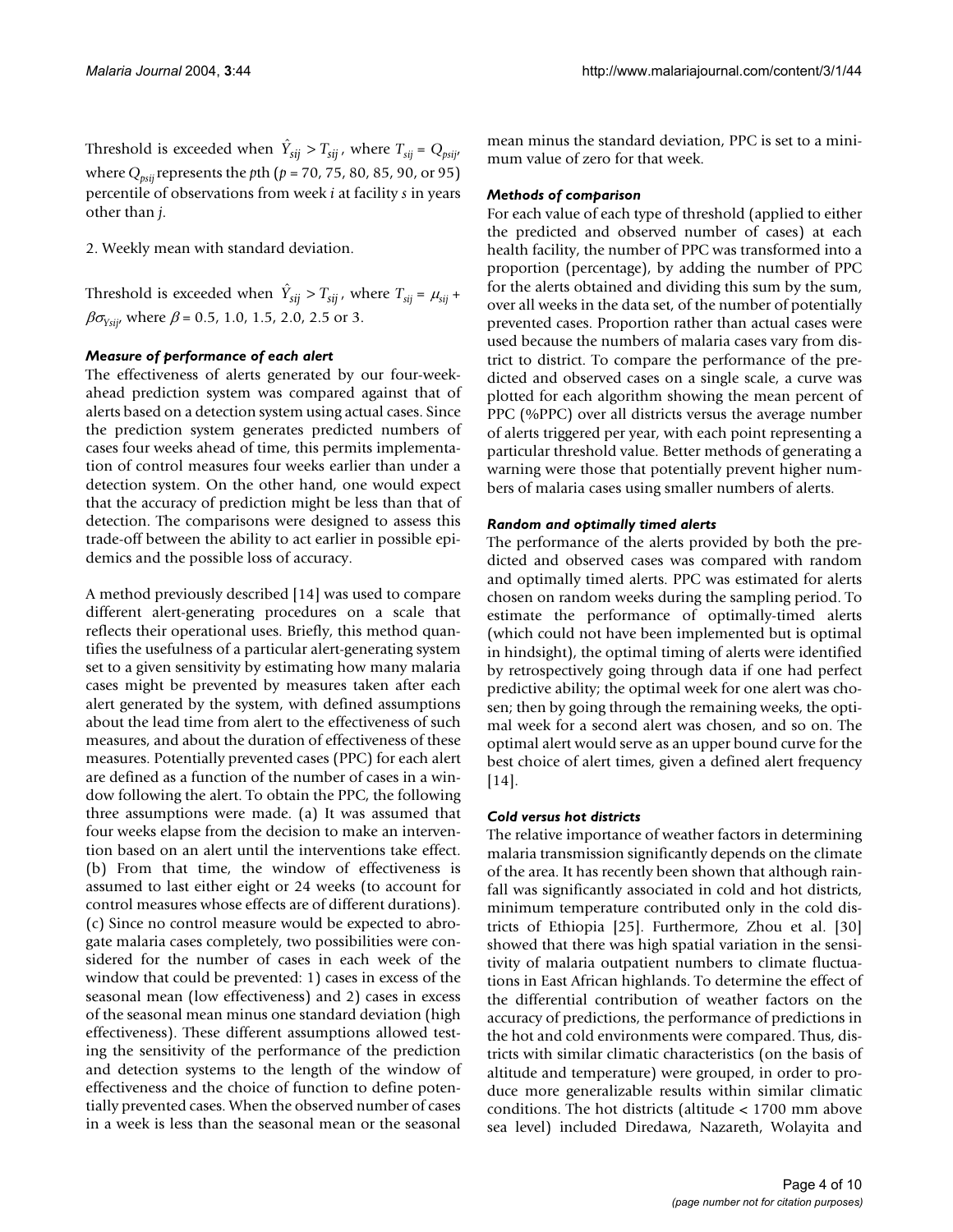Zeway; and the cold districts included Alaba, Awasa, Bahirdar, Debrezeit, Hosana and Jimma. Mean %PPC and the average number of alerts for the cold and hot districts were obtained and the same method was used to compare the performance of the prediction system in the hot and cold districts.

# **Results**

The prediction algorithm indicates the overall pattern of cases well, yet underestimates the height of the largest peaks. Comparisons of the predicted and observed malaria cases, for each week in six of the ten districts, are shown in Figure [1.](#page-5-0) The model predicted the actual cases well, although the agreement between the observed and predicted cases varied from district to district. However, the models were not able to differentiate clearly between years with very high and moderately high peaks. To explore whether the predicted number of malaria cases using weather factors can accurately identify time periods with increased number of malaria cases, the timing of alerts triggered, for example, by a mean plus 1.5 standard deviation threshold algorithm, is presented in the same figure. Despite the fact that the actual height of peaks in the highest-incidence periods is poorly predicted by the model, the model nonetheless often triggered alerts prior to these high-incidence periods.

The prediction system generates alerts that could prevent nearly as many cases as alerts generated by a detection system. To obtain a quantitative estimate of the usefulness of the prediction algorithm as an early warning system, the %PPC obtained from alerts triggered by predicted cases were compared with %PPC obtained from alerts based on observed cases (Figure [2](#page-6-0)) under an early detection scheme similar to that previously analyzed [14]. Percentile and mean + standard deviation thresholds are shown, with each point representing a particular value of the threshold (e.g.,  $85<sup>th</sup>$  percentile or mean + 1.50 standard deviations). The horizontal axis gives the number of alerts per year triggered by the particular threshold value, while the vertical axis shows the %PPC associated with that threshold value. Each point represents the mean across all 10 districts. Two different choices of the function for determining PPC (reducing cases to weekly mean: low-effectiveness, a and c, or weekly mean minus one s.d.: high-effectiveness, b and d) and the choice of window of effectiveness (eight weeks, a and b; 24 weeks, c and d) were considered. The performance of the predicted number of malaria cases using the mean plus (0.5, 1, and 1.5) standard deviation algorithm (for an eight-week window of low-effectiveness) reveals that it prevented 29%/0.9 alerts, 27.3%/0.6 alerts and 24.2%/0.43 alerts per year, which compares with 31.4%/0.85 alerts, 29.8%/0.65 alerts and 27.5%/ 0.52 alerts per year respectively when the observed cases are used to trigger alerts (Figure [2](#page-6-0)a). In general, relative to

alerts triggered by observed cases, the alerts triggered by the predicted number of malaria cases performed slightly worse, within 5% of the detection system. All alerts triggered by predicted and observed cases potentially prevented larger numbers of cases than random alerts. Relative to the optimally timed alerts, both systems performed well, within 10%–20% of the best achievable performance. On average, the number of alerts per year triggered by the prediction system is less than the number of alerts triggered by the observed cases for the corresponding level of alert threshold. Comparative performance of the detection and prediction methods was insensitive to the length of the window of effectiveness and the choice of function to define potentially prevented cases (Figure [2](#page-6-0)).

Prediction-based systems perform much better in cold than in hot districts. To compare the relative importance of weather factors in cold and hot districts, the %PPC obtained from predicted cases in the cold and hot districts were evaluated separately. Figure [3](#page-7-0) shows that alerts triggered by the predicted number of malaria cases in the cold districts perform much better than in the hot districts. Comparative performance in the cold and hot districts was insensitive to the length of the window of effectiveness and the choice of function to define potentially prevented cases. In all cases, the prediction-based alerts were able to prevent 10–25% more cases of malaria at a given sensitivity in cold districts than in hot ones. On the other hand, although, the performance of the detection algorithms in the cold and hot districts was similar with eightweek window of effectiveness, it performed better in the cold than in hot districts with 24-week effectiveness (not shown).

### **Discussion**

Timely and accurate information about the onset of *P. falciparum* epidemics is essential for effective control activities in epidemic-prone regions, especially those in which limited resources must be deployed to the areas of greatest need. In the Ethiopian highland fringe region, one such epidemic-prone area, early detection of epidemics based on simple algorithms for detecting excess cases had been shown to generate alerts that are well timed to precede periods of high incidence [14]. Early warning methods that provide earlier alerts may allow the interruption of transmission earlier in the epidemic, but perhaps at the expense of some level of accuracy. In this study, we have shown that predictions four weeks ahead, based on weather factors and past case numbers, can provide alerts that are of comparable value to those provided by an equivalent early detection system, based simply on observed cases.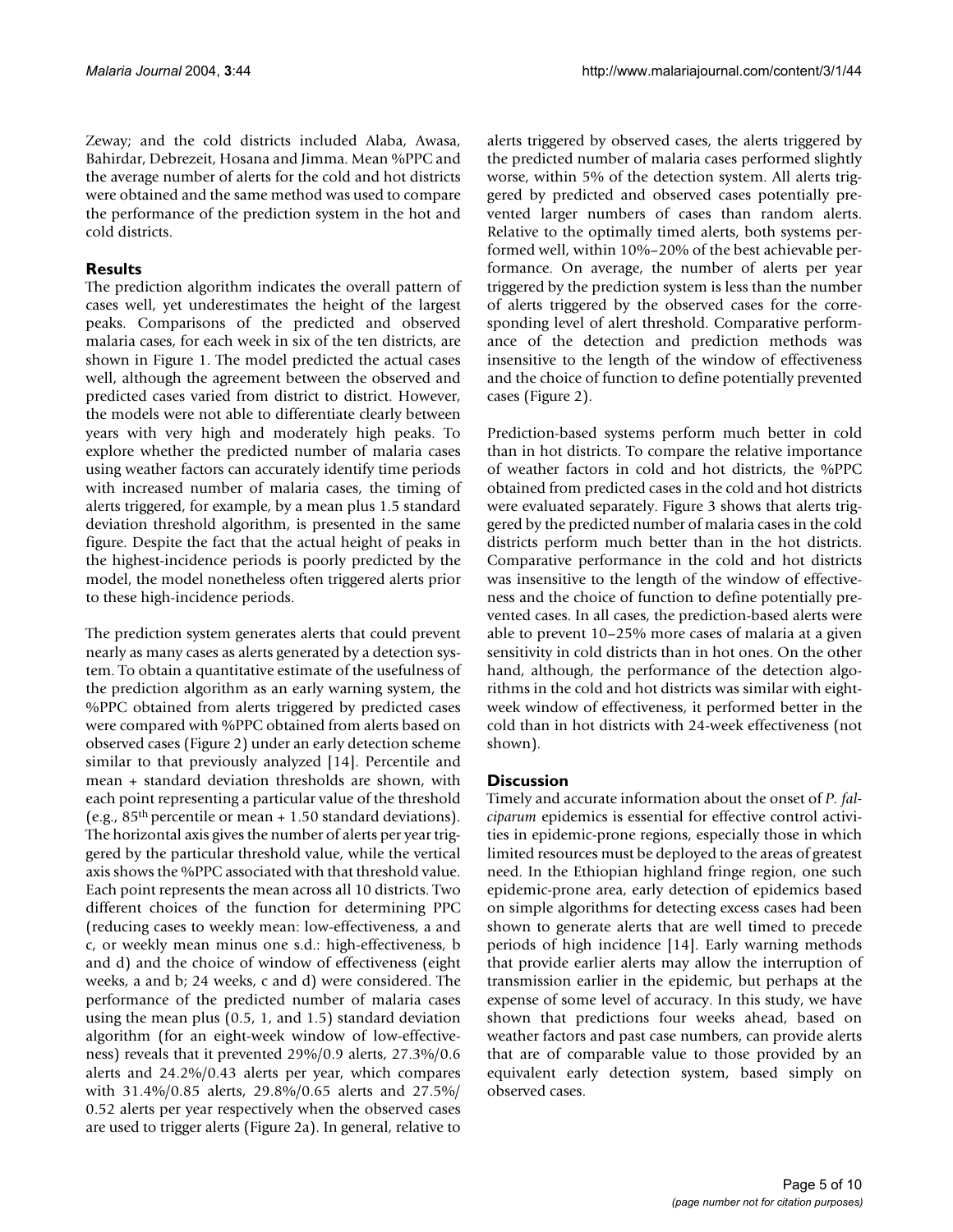<span id="page-5-0"></span>

#### **Figure 1** Observed and predicted number of malaria cases with alerts triggered by mean plus 1.5 SD using predicted cases with all  $\alpha$

Observed and predicted number of malaria cases with alerts triggered by mean plus 1.5 SD using predicted cases. The solid lines for observed cases and the dotted lines for predicted cases. The red marks are the timing of alerts triggered using predicted cases; their position along the y-axis does not have a meaning.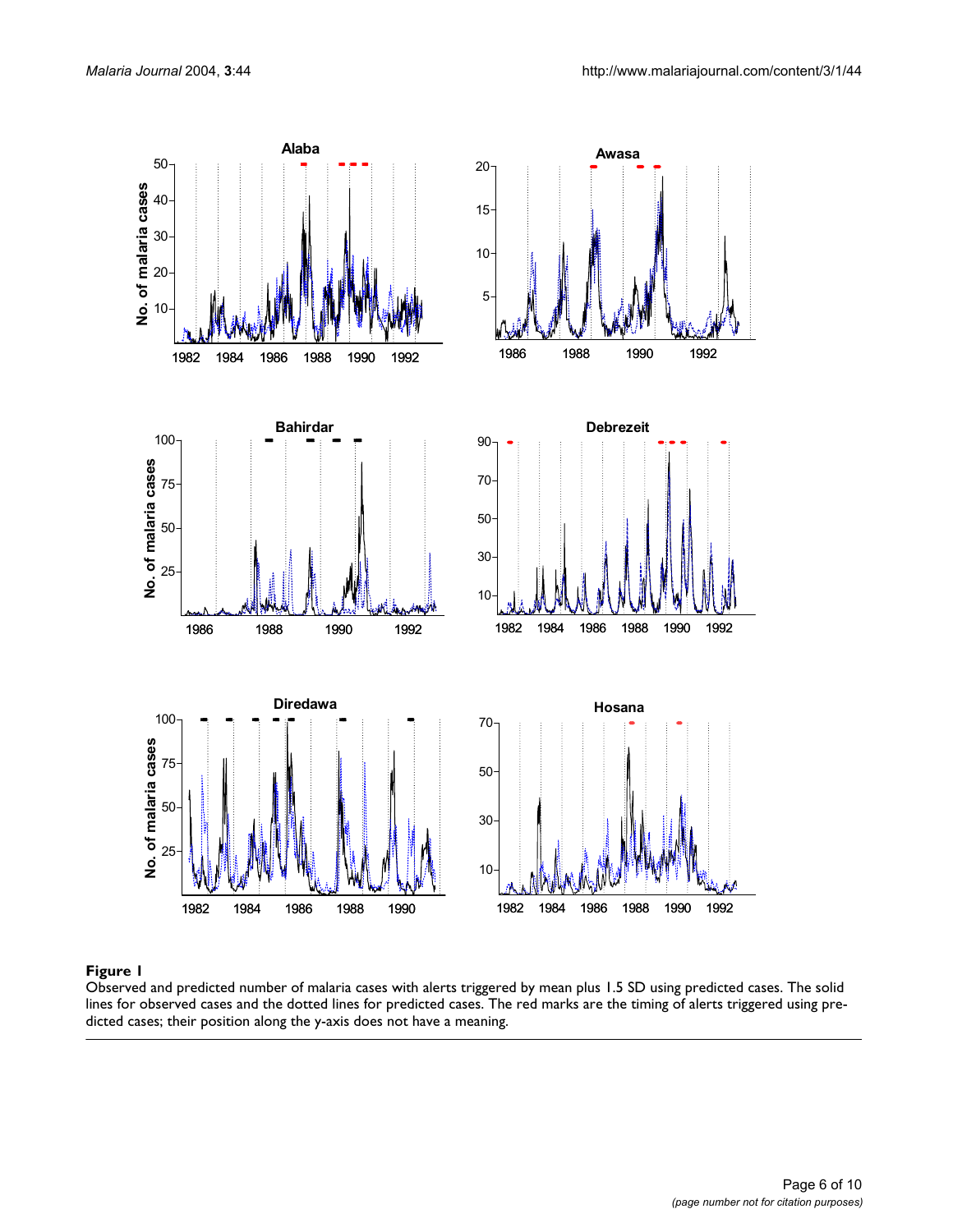<span id="page-6-0"></span>

\*Cases in excess of the weekly mean †Cases in excess of the weekly mean minus one standard deviation

#### Figure 2

Comparing performance of prediction and detection systems. Percent of PPC by number of alerts per year for different algorithms. (a) and (c) were obtained from cases in excess of the weekly mean (low effectiveness) with window of effectiveness of 8 and 24 weeks respectively. (b) and (d) were obtained from cases in excess of the weekly mean minus one standard deviation (high effectiveness) for windows of eight & 24 weeks, respectively. The solid lines are for detection (Obs) and the dotted lines for prediction (Pred). MeanSD and Percentile represent threshold algorithms based on mean plus standard deviation and percentile, respectively.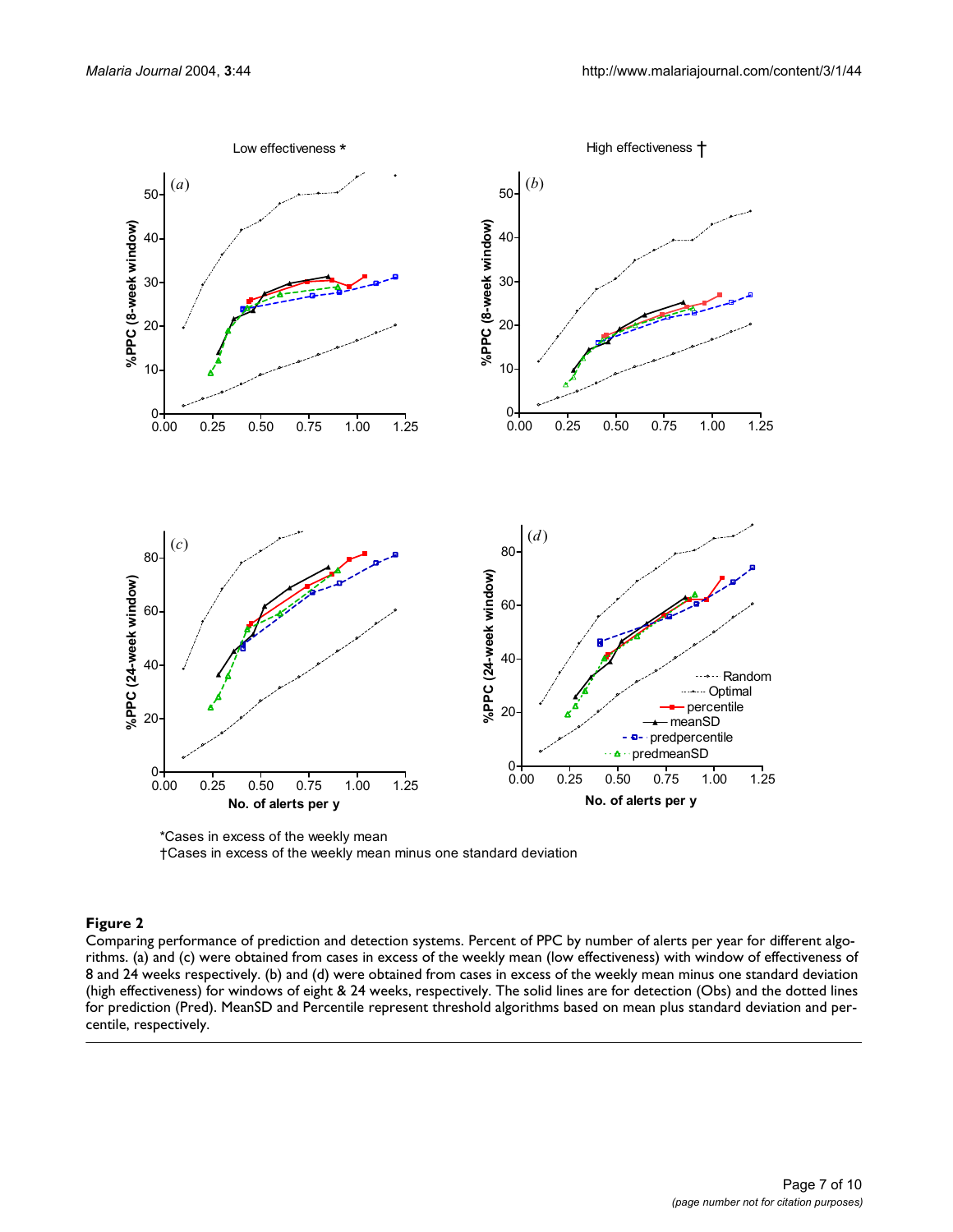<span id="page-7-0"></span>

#### Figure 3

Comparison of performance of prediction systems in cold and hot districts. Percent of PPC by number of alerts per year. PPC was obtained from cases in excess of the weekly mean (low effectiveness) with windows of effectiveness of eight weeks (a) and 24 weeks (b). The solid lines represent cold and the dotted lines hot districts.

An interesting feature of the results was that the prediction system performed well in generating alerts for control measures, despite the fact that the model under-predicts high peaks. Correlation analyses (data not shown) indicate that for most (but not all) districts, the model performed well qualitatively, in the sense of predicting more cases than expected from the weekly mean when such excess cases occurred, and predicting fewer when in fact fewer cases than the weekly mean occurred. This finding focuses attention on the fact that a system can give timely and accurate alerts for epidemic control, even if it is unable to provide accurate predictions of case numbers (Figure [1\)](#page-5-0). The initial hypothesis was that the improved timeliness of an early detection system comes at the expense of some accuracy. The overall results show that these two effects nearly balance each other, so that early warning systems based on our predictive model provide alerts whose value in terms of epidemic control is comparable to those provided by equivalent early detection systems. In a separate analysis (not shown), these two effects were separated out. If the alert system is based on prediction, but the alerts are timed such that their effects start eight weeks after the alert (i.e., four weeks after the week in which the predicted cases cross the alert threshold, equivalent to the timing for early detection), they identify 5% to 10% fewer PPC than the equivalent detection algorithm. The main analysis (Figure [2\)](#page-6-0) showed that the additional four weeks of notice available by implementing control measures so that their effects begin by the week on which excess cases are predicted (four weeks earlier than if the detection algorithm were used) nearly makes up for this deficit.

Studies have shown that temperature affects transmission in cold environments more than it does in hot environments [31,32]. Thus the addition of minimum and maximum temperature into the prediction model contributes less to predictions in the hot districts than it does in the cold districts. The study revealed this differential effect of weather on malaria transmission. The weather-based prediction system performed much better in the cold than the hot districts. Two mechanisms could have been responsible for this difference: epidemic alert algorithms in general could be less useful in hot districts, or weatherbased algorithms, specifically, may be less useful in hot districts. Since simple detection-based alerts performed similarly in hot and cold districts (at least with an eightweek window of effectiveness), it appears that the problem in hot districts is with prediction-based methods. However, when 24 weeks were used as the window of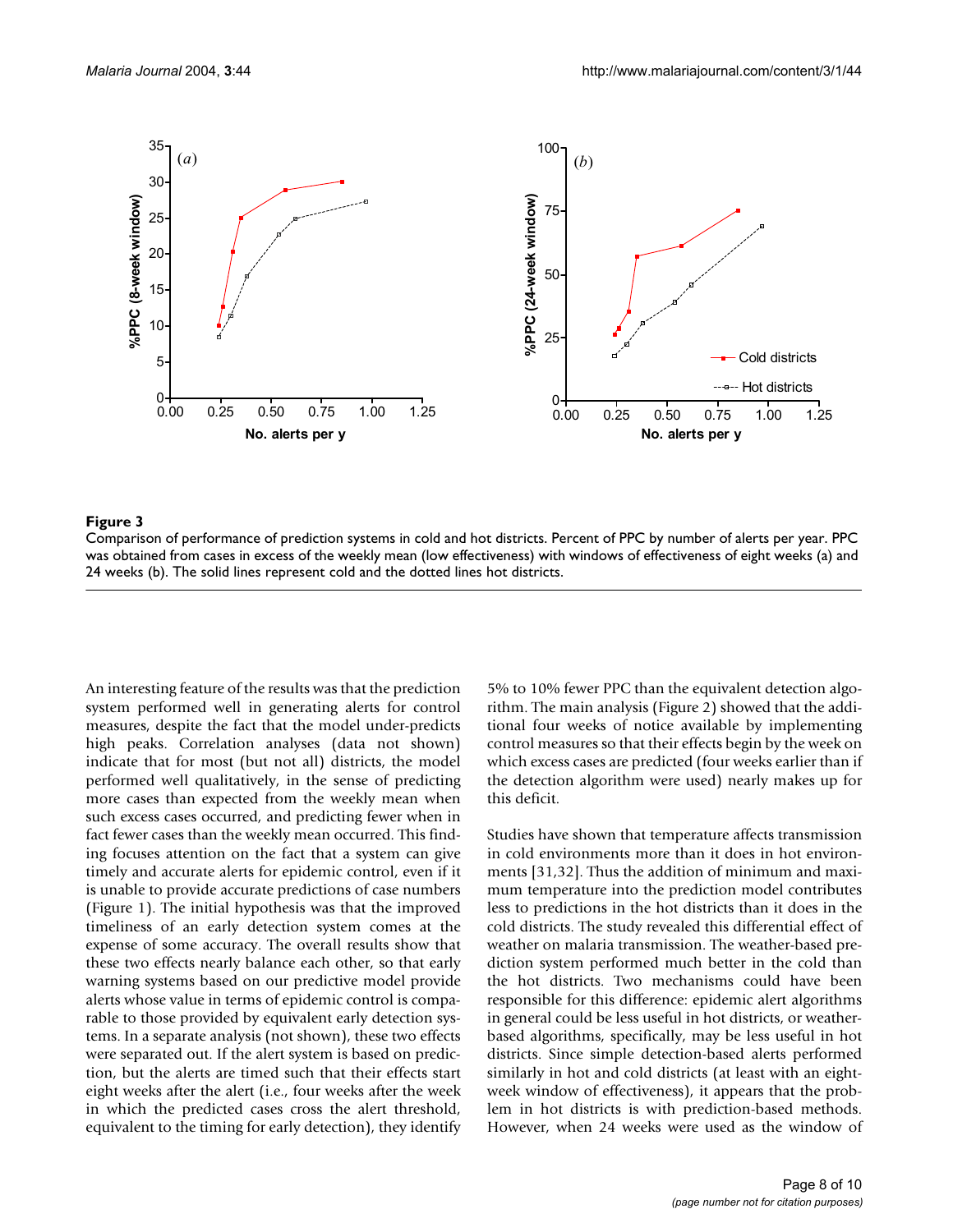effectiveness, the early detection system, like the prediction system, performed better in the cold than the hot districts. This may be because of the shorter transmission season in the hot than cold districts, due to evaporation and drying up of breeding sites in hot districts, such that rainfall's effects on transmission last for fewer weeks in hot areas [25]. In conclusion, an early warning system using weather and other predictor variables is more reliable in relatively cold than hot districts.

Non-climatic factors such as population immunity, migration and drug resistance are believed to influence malaria transmission and have been cited as causes of malaria epidemics [33-36]. The variability in accuracy of prediction seen in the ten districts may have been due to such factors and others [37-41]. These findings are consistent with the findings of Zhou et al. which indicated that there was high spatial variation in the sensitivity of malaria outpatient number to climate fluctuations in East African highlands [30]. Determining the relative contribution of the non-climatic factors would be an important step in the development of an early warning system for malaria and a predictive model which incorporates such indicators would give more accurate predictions, but this is not feasible in practice at this moment due to the absence of quantitative data on these factors.

The model chosen for the prediction of malaria cases was based loosely on a model previously evaluated for its ability to explain seasonal variation in malaria incidence in the same data set [25]. The former model, in turn, used polynomial distributed lags of weather factors based on biological considerations about the effects of these weather factors on malaria cases. To that model, additional terms – an autoregressive term and an indicator variable for the week of the year (on the Ethiopian calendar) were added – to improve predictive power. The usefulness of this predictive model has been shown, but modifications of the model have not been systematically explored which might improve its predictive ability still further. Further work should consider a range of prediction models for their ability to generate accurate and timely alerts.

### **Conclusions**

This study showed that short-term (four-week-ahead) predictions of *P. falciparum* cases using lagged weather and case incidence data performed well in identifying periods of increased malaria cases. Furthermore, the prediction system allowed recognition of epidemic periods at an early stage, thereby facilitating interventions making epidemics preventable with adequate lead time. However, this study indicated that early warning system using weather and other predictor variables are more reliable in relatively cold than hot districts. In conclusion, it has been demonstrated that weather derived predictions identified epidemics with reasonable accuracy and better timeliness compared to early detection systems. Therefore, warning systems based on predictions derived from lagged weather variables may be a useful alternative to early detection systems for targeting resources against incipient falciparum malaria epidemics.

#### **Authors' contributions**

HDT, ML and JS conceived the study. HT and ML undertook statistical analysis. HT drafted the manuscript, which was revised by ML. JS participated in designing of the study and statistical analysis. AT initiated the study and made data available in collaboration with WHO and Ministry of Health of Ethiopia. All authors contributed to the writing of the manuscript and approved the submitted version of the manuscript.

#### **Acknowledgments**

HT was funded by the Fogarty International Center (FIC) of the National Institutes of Health (NIH) (grant number 5D43TW000918). Financial support for data collection was provided by World Health Organization/RBM. ML thanks the Ellison Medical Foundation for support of this research. We thank the Ministry of Health of Ethiopia for allowing us to access the information. We also thank Afework Tekle and Asnake Kebede for their work on data collection.

#### **References**

- 1. **A practical guideline for prevention and control of malaria epidemics in Africa (draft DIP/MAL/03.06).** Geneva: World Health Organization; 2003.
- 2. Brown V, Abdir Issak M, Rossi M, Barboza P, Paugam A: **[Epidemic of](http://www.ncbi.nlm.nih.gov/entrez/query.fcgi?cmd=Retrieve&db=PubMed&dopt=Abstract&list_uids=9802279) [malaria in north-eastern Kenya.](http://www.ncbi.nlm.nih.gov/entrez/query.fcgi?cmd=Retrieve&db=PubMed&dopt=Abstract&list_uids=9802279)** *Lancet* 1998, **352:**1356-1357.
- 3. Fontaine RE, Najjar AE, Prince JS: **[The 1958 malaria epidemic in](http://www.ncbi.nlm.nih.gov/entrez/query.fcgi?cmd=Retrieve&db=PubMed&dopt=Abstract&list_uids=13893940) [Ethiopia.](http://www.ncbi.nlm.nih.gov/entrez/query.fcgi?cmd=Retrieve&db=PubMed&dopt=Abstract&list_uids=13893940)** *Am J Trop Med Hyg* 1961, **10:**795-803.
- 4. Malakooti MA, Biomndo K, Shanks GD: **[Reemergence of epi](http://www.ncbi.nlm.nih.gov/entrez/query.fcgi?cmd=Retrieve&db=PubMed&dopt=Abstract&list_uids=9866748)[demic malaria in the highlands of western Kenya.](http://www.ncbi.nlm.nih.gov/entrez/query.fcgi?cmd=Retrieve&db=PubMed&dopt=Abstract&list_uids=9866748)** *Emerg Infect Dis* 1998, **4:**671-676.
- 5. **Malaria Early Warning System: Concepts, Indicators and Partners. A framework for field research in Africa.** Geneva: World Health Organization; 2001.
- 6. Thomson MC, Connor SJ: **[The development of Malaria Early](http://www.ncbi.nlm.nih.gov/entrez/query.fcgi?cmd=Retrieve&db=PubMed&dopt=Abstract&list_uids=11530356) [Warning Systems for Africa.](http://www.ncbi.nlm.nih.gov/entrez/query.fcgi?cmd=Retrieve&db=PubMed&dopt=Abstract&list_uids=11530356)** *Trends Parasitol* 2001, **17:**438-445.
- 7. **A Global Strategy for Malaria Control.** Geneva: World Health Organization; 1993.
- 8. **Roll Back Malaria: A Global Partnership. RBM/Draft/1.** Geneva: World Health Organization; 1998.
- 9. Najera J, Kouznetzsov R, Delacollette C: **Malaria epidemics. Detection and Control. Forecasting and Prevention.** Geneva: World Health Organization; 1998.
- 10. Albonico M, De Giorgi F, Razanakolona J, Raveloson A, Sabatinelli G, Pietra V, Modiano D: **[Control of epidemic malaria on the high](http://www.ncbi.nlm.nih.gov/entrez/query.fcgi?cmd=Retrieve&db=PubMed&dopt=Abstract&list_uids=10697886)[lands of Madagascar.](http://www.ncbi.nlm.nih.gov/entrez/query.fcgi?cmd=Retrieve&db=PubMed&dopt=Abstract&list_uids=10697886)** *Parassitologia* 1999, **41:**373-376.
- 11. Cullen JR, Chitprarop U, Doberstyn EB, Sombatwattanangkul K: **[An](http://www.ncbi.nlm.nih.gov/entrez/query.fcgi?cmd=Retrieve&db=PubMed&dopt=Abstract&list_uids=6609015) [epidemiological early warning system for malaria control in](http://www.ncbi.nlm.nih.gov/entrez/query.fcgi?cmd=Retrieve&db=PubMed&dopt=Abstract&list_uids=6609015) [northern Thailand.](http://www.ncbi.nlm.nih.gov/entrez/query.fcgi?cmd=Retrieve&db=PubMed&dopt=Abstract&list_uids=6609015)** *Bull World Health Organ* 1984, **62:**107-114.
- 12. Hay SI, Simba M, Busolo M, Noor AM, Guyatt HL, Ochola SA, Snow RW: **[Defining and detecting malaria epidemics in the high](http://www.ncbi.nlm.nih.gov/entrez/query.fcgi?cmd=Retrieve&db=PubMed&dopt=Abstract&list_uids=12023909)[lands of western Kenya.](http://www.ncbi.nlm.nih.gov/entrez/query.fcgi?cmd=Retrieve&db=PubMed&dopt=Abstract&list_uids=12023909)** *Emerg Infect Dis* 2002, **8:**555-562.
- 13. Thacker SB, Berkelman RL, Stroup DF: **[The science of public](http://www.ncbi.nlm.nih.gov/entrez/query.fcgi?cmd=Retrieve&db=PubMed&dopt=Abstract&list_uids=2745711) [health surveillance.](http://www.ncbi.nlm.nih.gov/entrez/query.fcgi?cmd=Retrieve&db=PubMed&dopt=Abstract&list_uids=2745711)** *J Public Health Policy* 1989, **10:**187-203.
- 14. Teklehaimanot HD, Schwatrz J, Teklehaimanot A, Lipsitch M: **[Alert](http://www.ncbi.nlm.nih.gov/entrez/query.fcgi?cmd=Retrieve&db=PubMed&dopt=Abstract&list_uids=15324541) [threshold algorithms and malaria epidemic detection.](http://www.ncbi.nlm.nih.gov/entrez/query.fcgi?cmd=Retrieve&db=PubMed&dopt=Abstract&list_uids=15324541)** *Emerg Infect Dis* 2004, **10:**1220-1226.
- 15. Connor SJ, Thomson MC, Flasse SP, Perryman AH: **[Environmental](http://www.ncbi.nlm.nih.gov/entrez/query.fcgi?cmd=Retrieve&db=PubMed&dopt=Abstract&list_uids=9549172) [information systems in malaria risk mapping and epidemic](http://www.ncbi.nlm.nih.gov/entrez/query.fcgi?cmd=Retrieve&db=PubMed&dopt=Abstract&list_uids=9549172) [forecasting.](http://www.ncbi.nlm.nih.gov/entrez/query.fcgi?cmd=Retrieve&db=PubMed&dopt=Abstract&list_uids=9549172)** *Disasters* 1998, **22:**39-56.